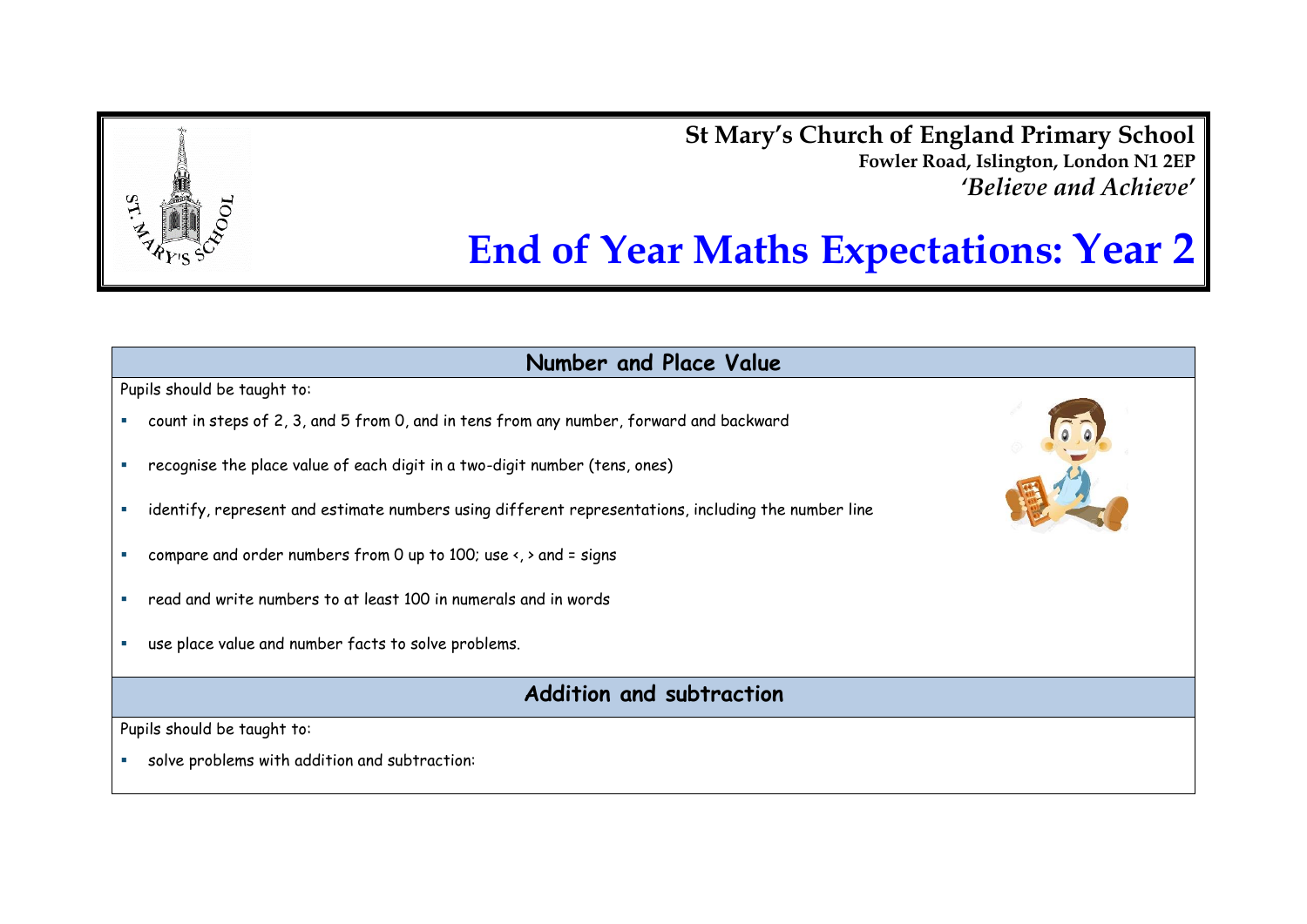- using concrete objects and pictorial representations, including those involving numbers, quantities and measures
- applying their increasing knowledge of mental and written methods
- recall and use addition and subtraction facts to 20 fluently, and derive and use related facts up to 100
- add and subtract numbers using concrete objects, pictorial representations, and mentally, including:
	- a two-digit number and ones
	- a two-digit number and tens
	- two two-digit numbers
	- adding three one-digit numbers
- show that addition of two numbers can be done in any order (commutative) and subtraction of one number from another cannot recognise and use the inverse relationship between addition and subtraction and use this to check calculations and solve missing number problems. solve problems with addition and subtraction:
- using concrete objects and pictorial representations, including those involving numbers, quantities and measures
- applying their increasing knowledge of mental and written methods
- recall and use addition and subtraction facts to 20 fluently, and derive and use related facts up to 100
- add and subtract numbers using concrete objects, pictorial representations, and mentally, including:
- a two-digit number and ones

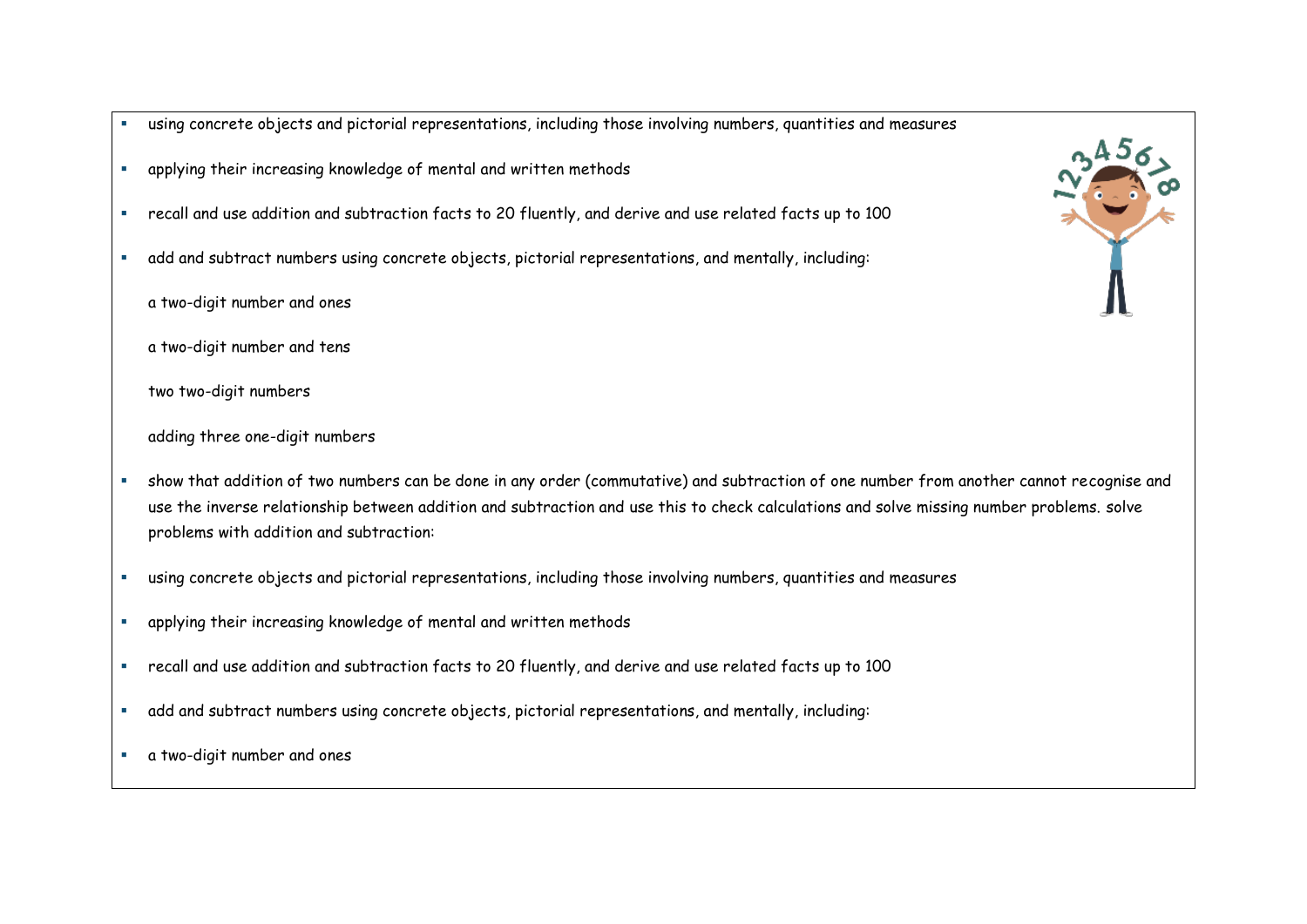- a two-digit number and tens
- two two-digit numbers
- adding three one-digit numbers
- show that addition of two numbers can be done in any order (commutative) and subtraction of one number from another cannot
- recognise and use the inverse relationship between addition and subtraction and use this to check calculations and solve missing number problems.

### **Multiplication and division**

Pupils should be taught to:

- recall and use multiplication and division facts for the 2, 5 and 10 multiplication tables, including recognising odd and even numbers
- calculate mathematical statements for multiplication and division within the multiplication tables and write them using the multiplication (×), division  $(+)$  and equals  $(+)$  signs
- show that multiplication of two numbers can be done in any order (commutative) and division of one number by another cannot
- solve problems involving multiplication and division, using materials, arrays, repeated addition, mental methods, and multiplication and division facts, including problems in contexts.

#### **Fractions**

Pupils should be taught to:

**•** recognise, find, name and write fractions  $\frac{1}{3}$  ,  $\frac{1}{4}$ 1 , 4 2 and  $^{\tfrac{3}{4}}$  of a length, shape, set of objects or quantity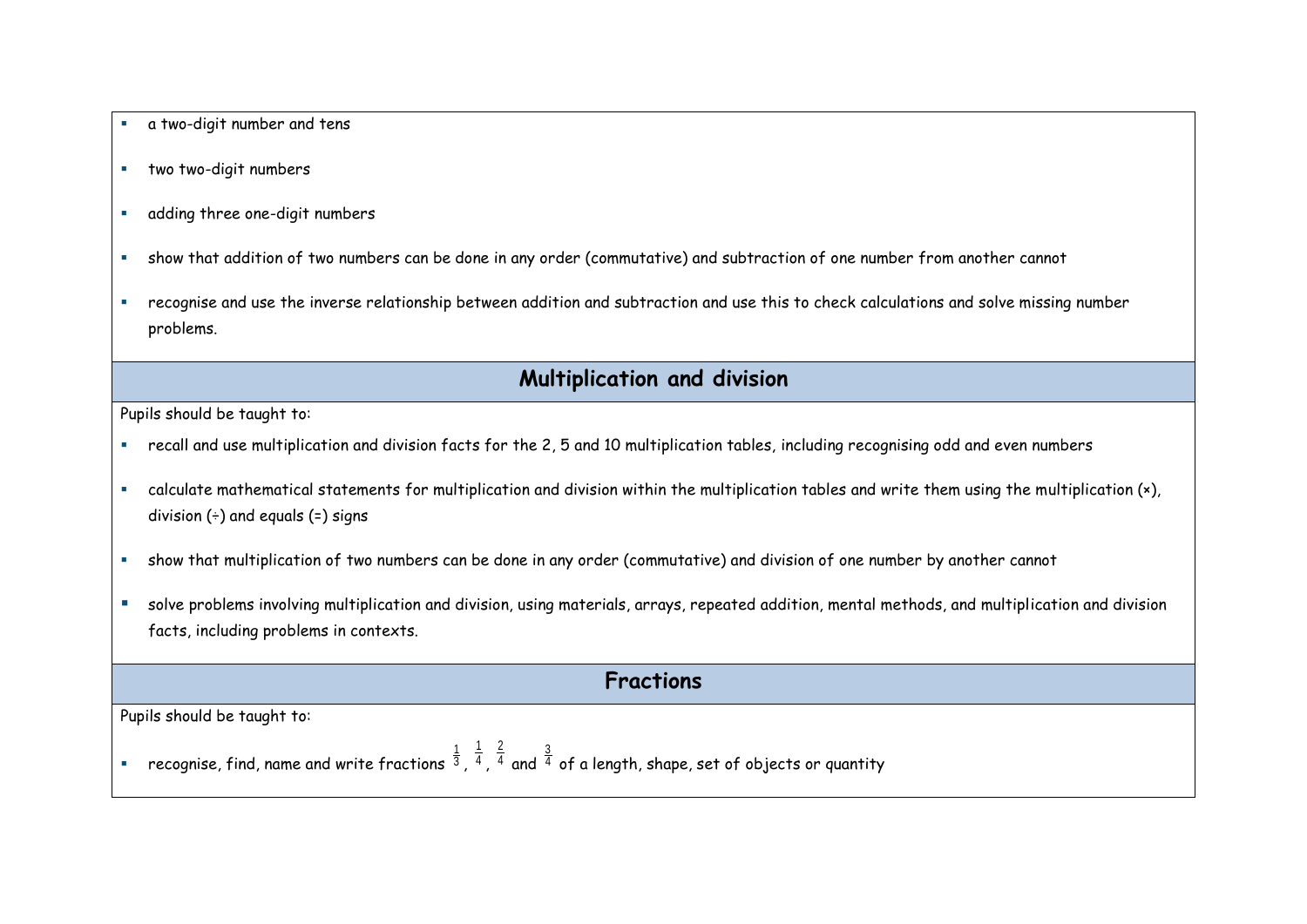| write simple fractions for example, $\frac{1}{2}$ of 6 = 3 and recognise the equivalence of $\frac{2}{4}$ and $\frac{1}{2}$ .           |  |
|-----------------------------------------------------------------------------------------------------------------------------------------|--|
| Measurement                                                                                                                             |  |
| Pupils should be taught to:                                                                                                             |  |
| choose and use appropriate standard units to estimate and measure length/height in any direction (m/cm); mass (kg/g); temperature (°C); |  |
| capacity (litres/ml) to the nearest appropriate unit, using rulers, scales, thermometers and measuring vessels                          |  |
| compare and order lengths, mass, volume/capacity and record the results using >, < and =<br>×                                           |  |
| recognise and use symbols for pounds $(E)$ and pence (p); combine amounts to make a particular value<br>ш                               |  |
| find different combinations of coins that equal the same amounts of money<br>×                                                          |  |
| solve simple problems in a practical context involving addition and subtraction of money of the same unit, including giving change<br>× |  |
| compare and sequence intervals of time<br>×                                                                                             |  |
| tell and write the time to five minutes, including quarter past/to the hour and draw the hands on a clock face to show these times<br>× |  |
| know the number of minutes in an hour and the number of hours in a day.<br>ш                                                            |  |
| Geometry - Properties of shape                                                                                                          |  |
| Pupils should be taught to:                                                                                                             |  |
| identify and describe the properties of 2-D shapes, including the number of sides and line symmetry in a vertical line                  |  |
| identify and describe the properties of 3-D shapes, including the number of edges, vertices and faces<br>×                              |  |